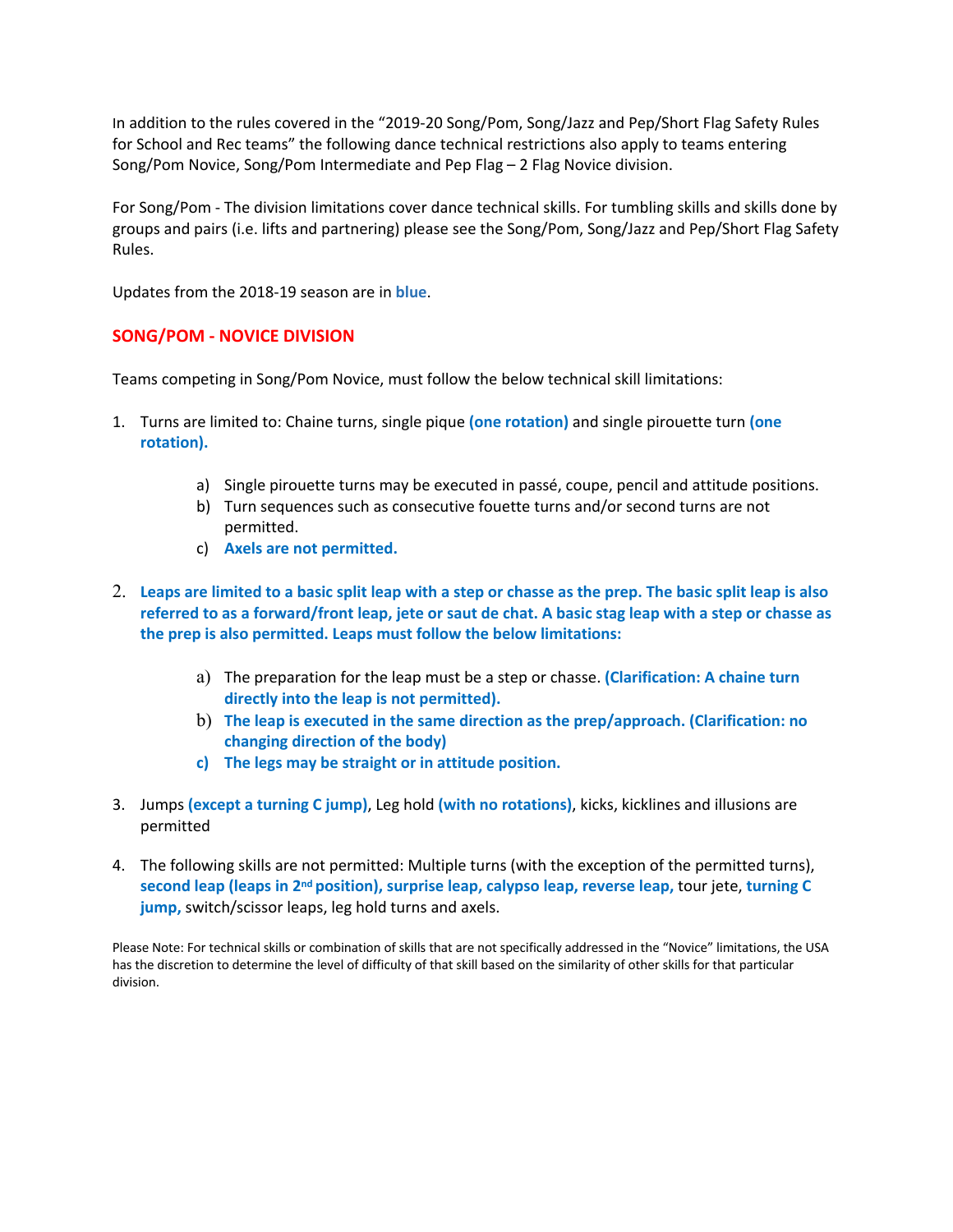# **SONG/POM - INTERMEDIATE DIVISION**

- 1. In addition to the skills permitted at the Novice level, the following skills will be permitted at the Intermediate level: double pirouettes **(two rotations),** single leg hold turn **(one rotation),** axels, tour jete, **second leap (leap in 2nd position), surprise leap, calypso leap, reverse leap and one eight count of fouette turns/second turns (see #2 below).** 
	- a) Single and double pirouette turns may be executed in passé, coupe, pencil and attitude positions.
	- b) **A single or double pirouette, plie, into a single or double pirouette turn is permitted but the plie must be clear or it may be considered a pirouette with more than 2 rotations.**
	- c) **Switch leaps/Scissor leaps are not permitted.**
- 2. Turn sequences must meet the following criteria:
	- a) You are permitted to do a maximum of **TWO** separate turn sequences in your routine, which can be performed by one or more team members. Turn sequences may not be performed consecutively.
		- i. Pirouettes that are performed separately from fouette turns and second turns are not considered turn sequences.
		- ii. Traveling turns (i.e. chaine turns, pique turns) are not considered turn sequences.
	- b) Turn sequences are limited to fouette turns, second turns and pirouettes **only**. No other skills besides these turns are permitted within a turn sequence. No other skills can be connected and/or executed immediately out of the last turn before ending the turn sequence.
		- i. Single and double pirouette turns within the sequence may be in passé, coupe, pencil, and attitude positions. Clarification: Touching/holding the working leg during the turn sequence is not permitted.
		- ii. Spot direction must remain consistent throughout the entire turn sequence. iii. Floats may be performed only as part of a turn sequence and are limited to a double **(two rotations).**

Each turn sequence is limited to one eight count of turning (not counting the prep or ending/completion of the turn sequence).

**i. When a** turn sequence starts with a fouette turn or second turn, the eight count will begin when the working leg opens to second position. **When a turn sequence begins with a pirouette turn, the eight count begins immediately.** 

ii. The completion of the turn sequence must occur after one eight count (or in other words, "count 9.") **For example – A turn sequence begins with a second turn** and the working leg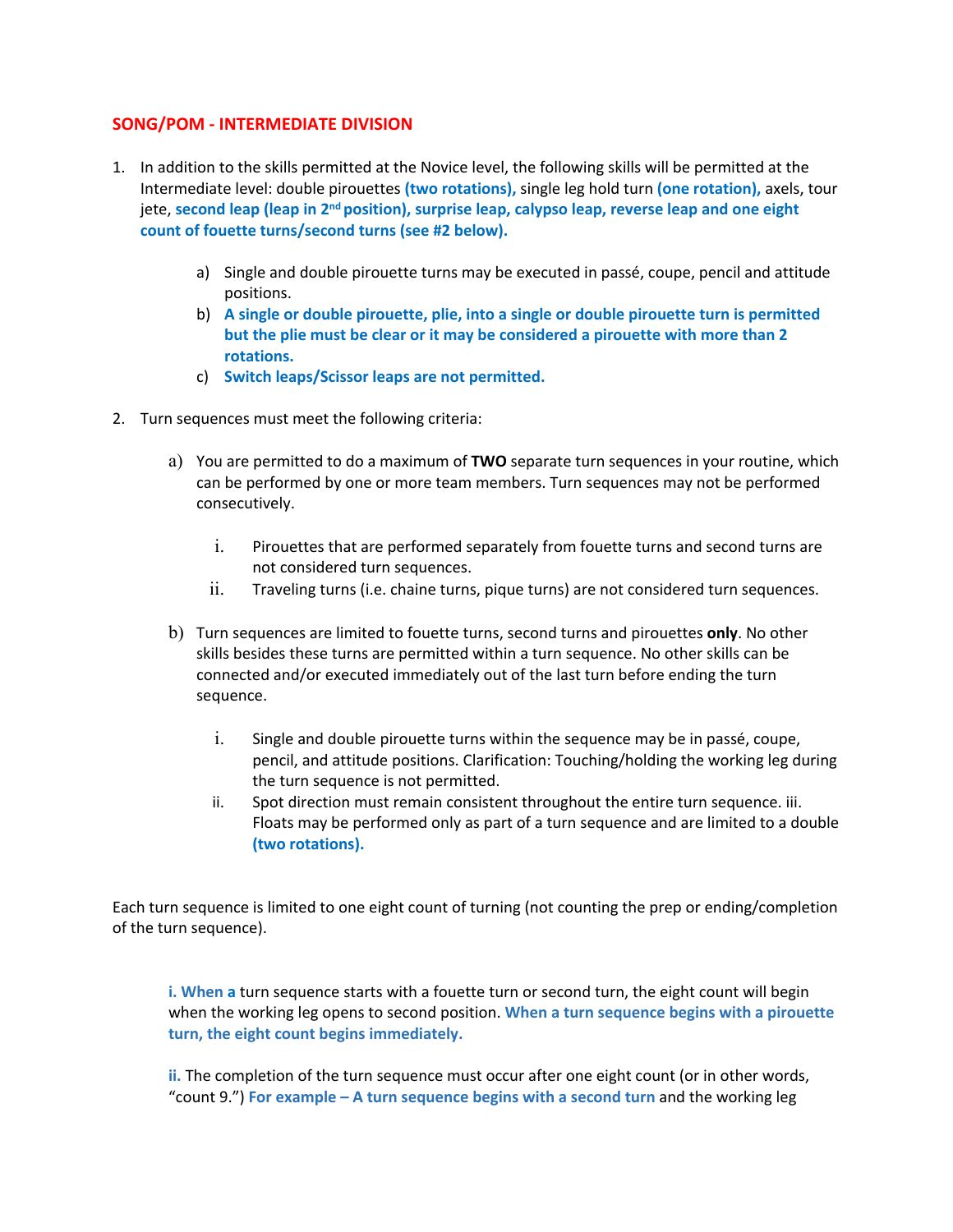opens to 2nd position on count "1" the landing/completion of the sequence must finish on the following count"1".

iii. Dancer(s) must come to a complete stop with the body in an **upright position (chest up)** with both feet on the performance surface before executing another skill/move.

Fouette turns, second turns and floats may be performed only as a part of a turn sequence (See above intermediate #2b).

The following advanced dance technique skills will not be permitted at the Intermediate level (i.e. switch/scissor leaps, double leg hold turns or more, triple pirouettes or more, turn sequences that are longer than one eight count, 3 or more turn sequences in a routine).

Please Note: For technical skills or combination of skills that are not specifically addressed in the "Intermediate" limitations, the USA has the discretion to determine the level of difficulty of that skill based on the similarity of other skills for that particular division.

## **POM - VARSITY ADVANCED & JV ADVANCED DIVISIONS**

There are no technical skill limitations for this division except for those noted in the "2019-20 USA Song/Pom/Song-Jazz and Pep/Short Flag Safety Rules for School/Youth (Rec) Teams."

#### **SONG/POM - FRESHMAN**

**There are no technical skill limitations for this division except for those noted in the "2019-20 USA Song/Pom/Song-Jazz and Pep/Short Flag Safety Rules for School and Youth (Rec) Teams."** 

#### **SONGLEADER/JAZZ - VARSITY & JV DIVISIONS**

There are no technical skill limitations for this division except for those noted in the "2019-20 USA Song/Pom/Song-Jazz and Pep/Short Flag Safety Rules for School and Rec Teams."

## **PEP FLAG 2-FLAG NOVICE DIVISION**

- 1. Individual members are limited to no more than two flags at one time. This includes twirls, tricks and exchanges. [i.e. the use of 3-flags and 4-flags per individual member is not permitted.]
- 2. Lifts, executed in groups or pairs, will not be permitted at the Novice level. [Exception: thigh stands]
- 3. Thigh stands are permitted, but not required, in the Novice division with the following limitations: